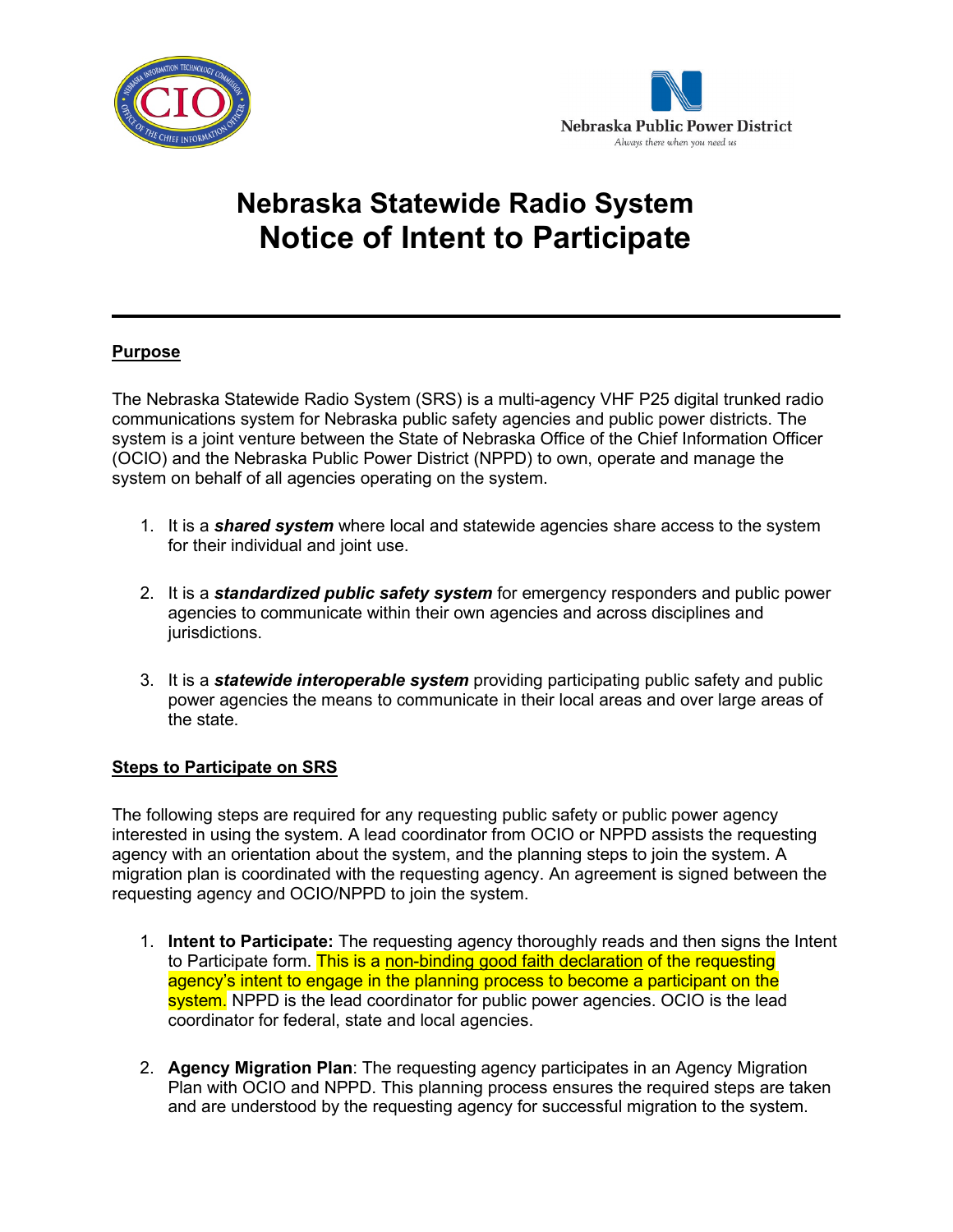- a. The **Agency Profile** provides a snapshot about the agency. A short questionnaire completed by the requesting agency provides background information about the agency's jurisdictional area of operation, number of users, dispatch operations, communications with other agencies, funding, training, approvals required, and anticipated timeline.
- b. **Coverage Planning** assists the requesting agency with understanding how well the system can meet the agency's needs. This includes radio coverage on the system, how different subscriber radios operate, and which towers the agency will access.
- c. **Interoperability Planning** determines how the requesting agency will operate with other agencies on the system, and with agencies using other radio systems. The Agency Profile questionnaire provides background information on how the agency currently operates. The lead coordinator in OCIO or NPPD works with the agency to develop a personalized agency fleet map and talk groups, and discuss frequencies needed to support the agency's communication needs. Steps c and d may require considerable work to finalize a communication template that best fits the agency needs.
- d. **Subscriber Planning** is the coordination of equipment purchases, features and programming for radios approved to operate on the system. The lead coordinator in OCIO or NPPD works with the requesting agency to explain radio equipment options, the personalized agency fleet map, and talk groups needed to support the agency's communication needs. This includes managing the code plugs to be used in programming the agency's radios. Steps c and d may require considerable work to finalize a communication template that best fits the agency needs.
- e. **Dispatch Operations Planning** identifies the dispatch operations of the requesting agency's daily communications, and assists with how the agency's dispatch operations will function on the system. This may include a backup plan in the event the agency's dispatchers and/or users are unable to access the system for a period of time due to planned or unplanned outages.
- f. **User and Dispatch Training** covers detailed radio functions and equipment operation, dispatch operations, system operation, and backup planning. OCIO/NPPD can assist with user training and "Train the Trainer" classes. Arrangements for training require discussion about training location, types of training needed, and number of employees to be trained. This will include a discussion with your agency's radio maintenance provider, equipment installation, programming, and testing on the system.
- g. **Cut-Over Planning** is the final step before officially migrating over to the system. All essential planning steps must be completed with a detailed plan and timeline to ensure successful migration and use of the system.
- 3. **Signed Agreement:** During the Agency Migration Planning, the Agreement is drafted, identifying terms and conditions of participation on the system. Once the agreement is signed by all parties involved, the requesting agency becomes a user of the system.